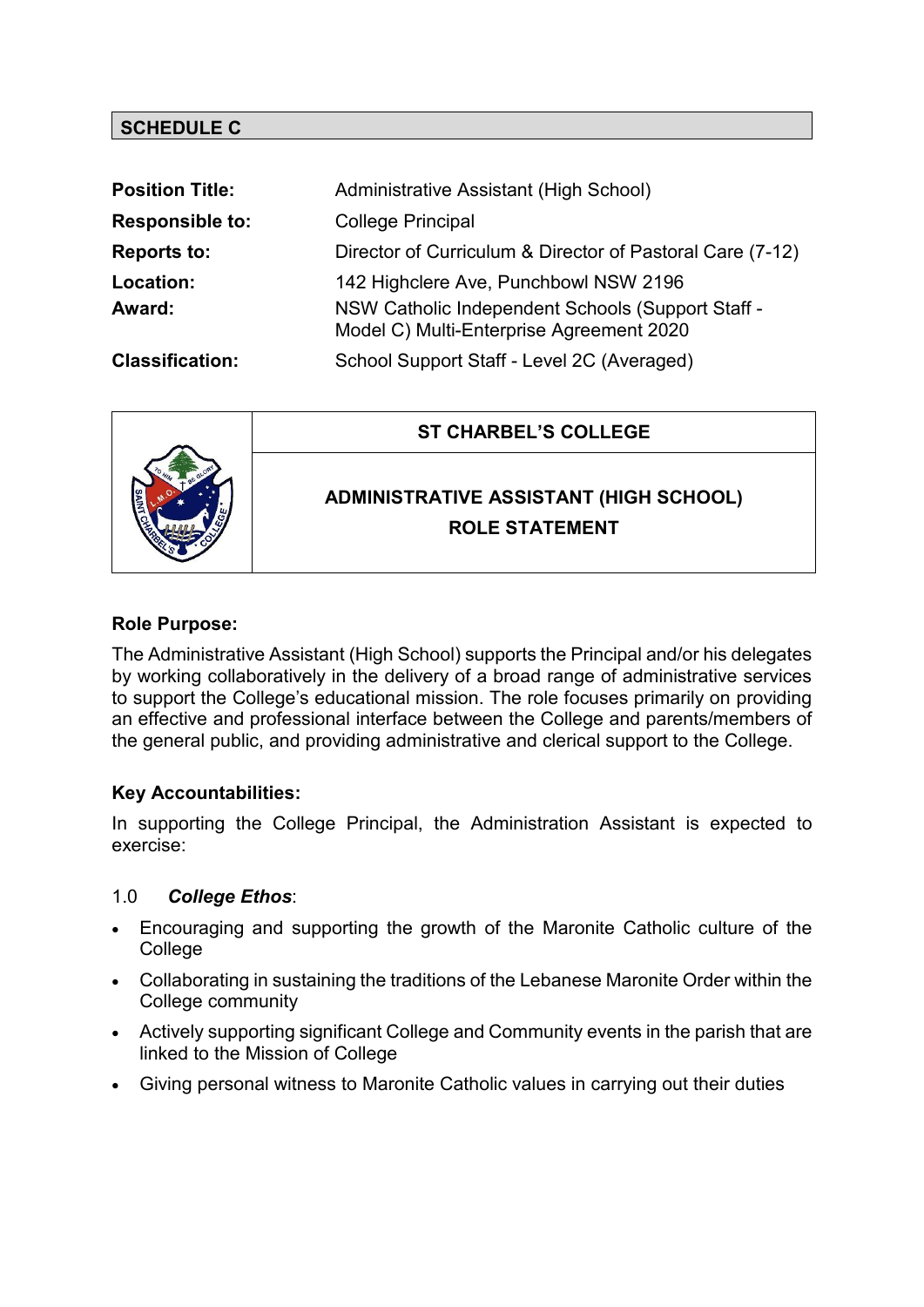## 2.0 *College Community*:

- Promoting positive interpersonal relationships within the College, which reflect Gospel values.
- Promoting processes that encourage communication, consultation and teamwork within the College community.
- Providing support and loyalty to professional colleagues.
- Maintaining confidentiality in respect of all information relating to the College.
- Providing prompt and cheerful service within the College Administration Office.
- Exercising appropriate duty of care in dealing with members of the College community.
- Contributing to the provision of a spirit of welcome and hospitality to those who visit or contact the College.
- Supporting and attending College activities and special events.

### 3.0 *High School Administrative duties:*

- Providing administrative and clerical support to the Director of Curriculum and Director of Pastoral Care (7-12) as required
- Providing administrative and clerical support to all Heads of Department and Pastoral Care Year Coordinators as required
- Being the central point of contact for all high school staff and student queries
- Provision of first aid to high school staff and students
- Effective operating of the College switchboard, including directing incoming telephone calls to appropriate staff, relaying messages where appropriate, and responding to telephone and email enquiries
- Coordination of staff stationary requests, including distribution of supplies
- Preparation of various student awards and certificates as required
- Preparation of letters and emails to be distributed to parents as required (e.g. notifying of key events, suspension letters, etc.)
- Assisting the Head of Sport with the coordination of Thursday sports activities
- Managing the careers appointment book and coordinating student appointments with the Careers Advisor
- Updating students NESA records as required
- Coordinating the distribution of school diaries in high school
- Delegating relevant daily work to the Student Office Assistant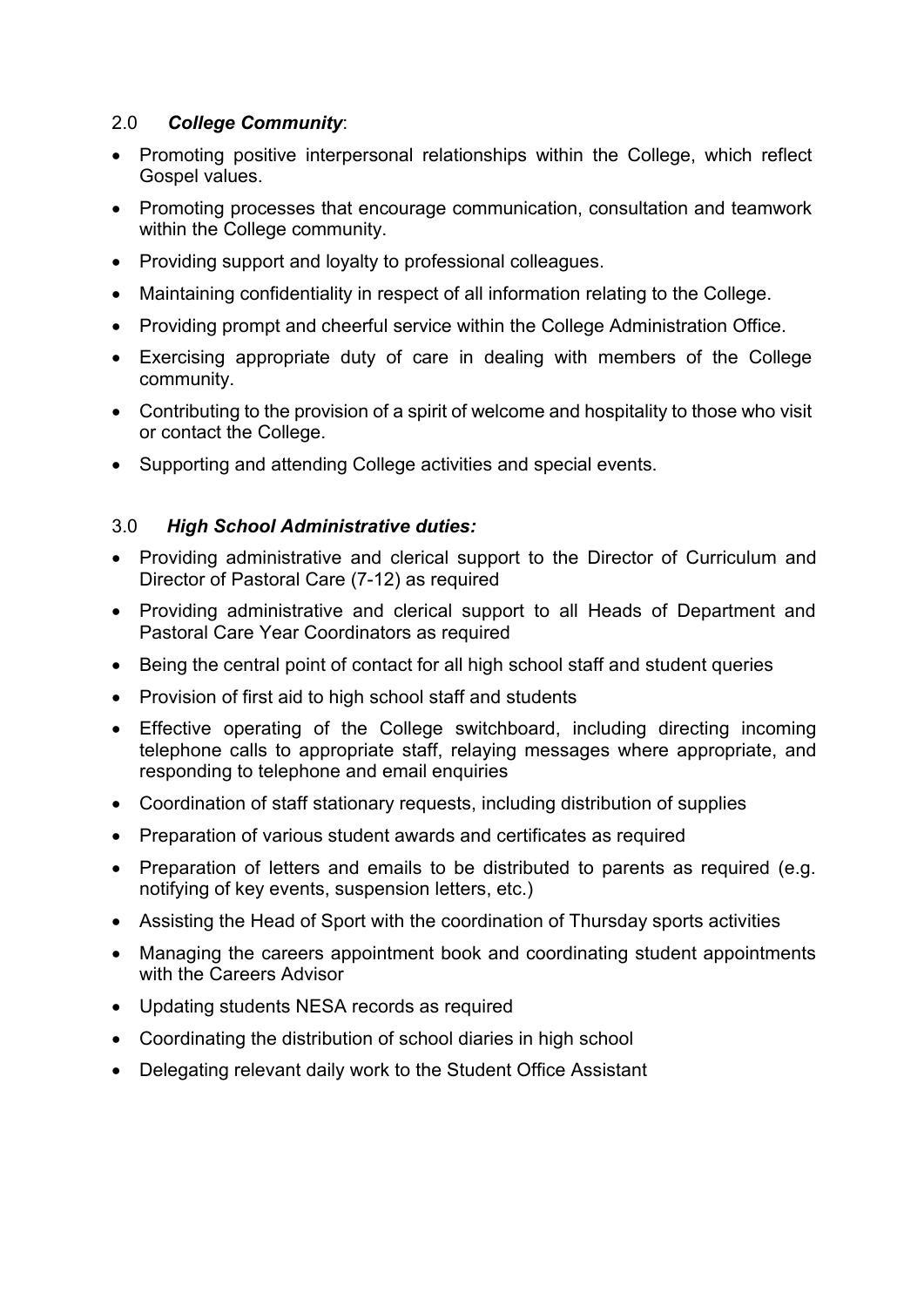## 4.0 *General Administrative Duties*

- Providing clerical and administrative support to members of the College Leadership and Executive Team when needed
- Following up with teaching staff to ensure rolls have been marked and are recorded within Sentral
- Collation of information for inclusion in the College's Newsletter
- Electronic dispatch of communication with parents/guardians
- Emailing, filing, scanning, photocopying and data entry duties
- Assisting/operating of the College's Print Room when required
- Working collaboratively with the Administration Team to respond appropriately to the needs of staff, students and parents
- Collaborating in the evaluation and development for relevant College policies and procedures
- Adhering to College policies and procedures in the exercise of his/her professional duties
- Carrying out administrative duties assigned to his/her role
- Receiving telephone calls
- Sorting and distributing student and staff correspondence
- Liaising regularly with the other members of staff
- Data entry
- Preparing PowerPoint Presentations or videos as required
- Collaborating with other members of the Executive and Leadership team regarding student movement to whole school events
- Liaising regularly with College Leadership in relation to support needs, rosters and general effectiveness of the operation of the College Administration Office
- Applying appropriate security to information and the communication of sensitive issues within the College Administration Office
- Assisting in the coordination of major events
- Modelling effective administrative practices in carrying out his/her duties
- Providing secretarial and clerical support for high school
- Providing First Aid to students and staff
- Preparing and posting the afternoon mail
- Preparing notes and correspondence for the Principal to sign
- Distribution of mail and notes
- Liaising with the Facilities Manager and appropriate staff in relation to the delivery of all goods and supplies ordered by the College
- Managing the dispatch and delivery of materials via couriers